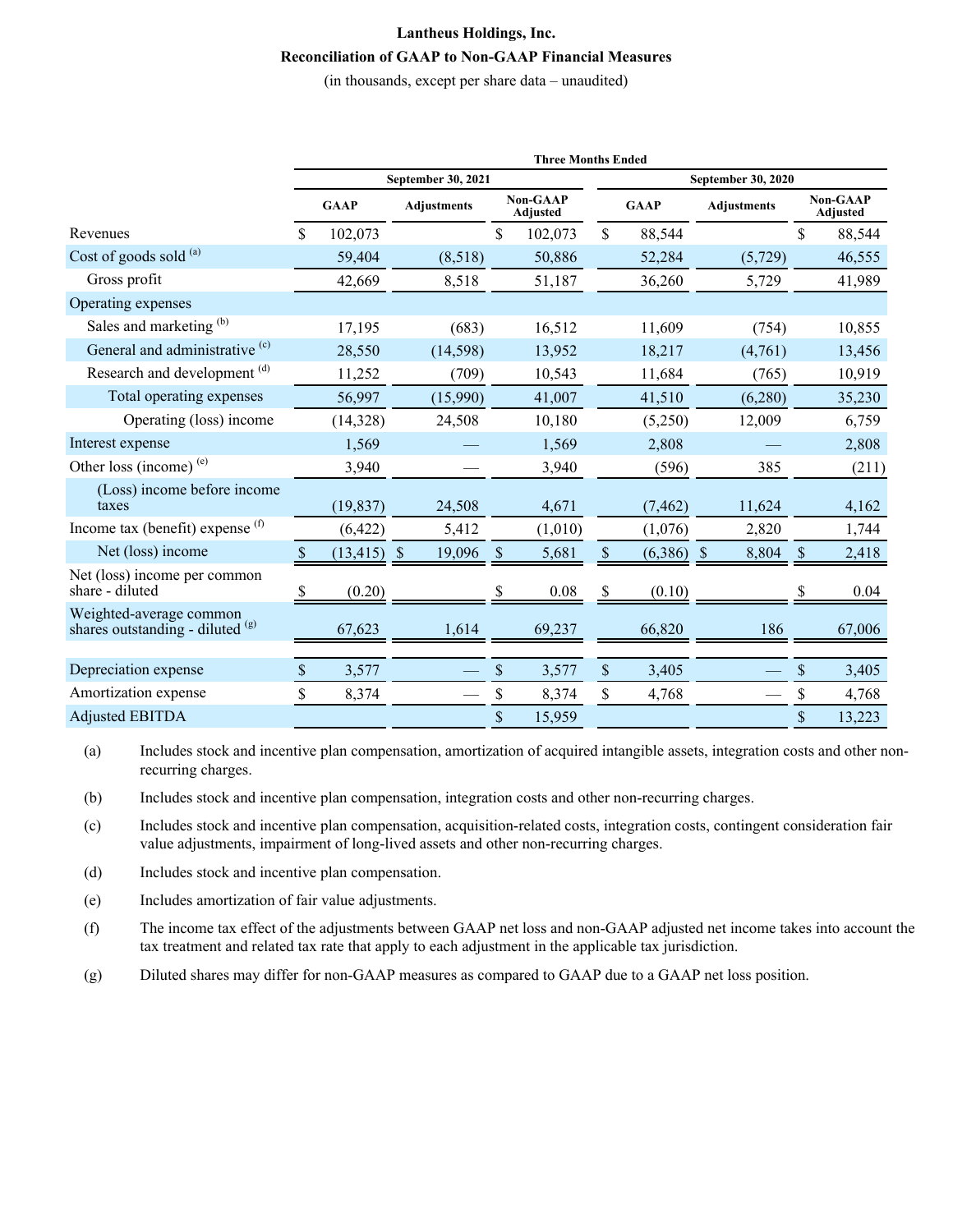## **Lantheus Holdings, Inc. Reconciliation of GAAP to Non-GAAP Financial Measures (Continued)**

(in thousands, except per share data – unaudited)

|                                                             |              | <b>Nine Months Ended</b> |                    |               |                                    |                           |               |                    |                             |         |  |  |  |  |  |
|-------------------------------------------------------------|--------------|--------------------------|--------------------|---------------|------------------------------------|---------------------------|---------------|--------------------|-----------------------------|---------|--|--|--|--|--|
|                                                             |              |                          | September 30, 2021 |               |                                    | <b>September 30, 2020</b> |               |                    |                             |         |  |  |  |  |  |
|                                                             |              | <b>GAAP</b>              | <b>Adjustments</b> |               | <b>Non-GAAP</b><br><b>Adjusted</b> |                           | <b>GAAP</b>   | <b>Adjustments</b> | <b>Non-GAAP</b><br>Adjusted |         |  |  |  |  |  |
| Revenues                                                    | \$           | 295,646                  |                    | \$            | 295,646                            | \$                        | 245,258       |                    | \$                          | 245,258 |  |  |  |  |  |
| Cost of goods sold (a)                                      |              | 165,859                  | (21,091)           |               | 144,768                            |                           | 145,148       | (15, 817)          |                             | 129,331 |  |  |  |  |  |
| Gross profit                                                |              | 129,787                  | 21,091             |               | 150,878                            |                           | 100,110       | 15,817             |                             | 115,927 |  |  |  |  |  |
| Operating expenses                                          |              |                          |                    |               |                                    |                           |               |                    |                             |         |  |  |  |  |  |
| Sales and marketing (b)                                     |              | 48,999                   | (2,150)            |               | 46,849                             |                           | 28,044        | (1,460)            |                             | 26,584  |  |  |  |  |  |
| General and administrative <sup>(c)</sup>                   |              | 87,865                   | (45,373)           |               | 42,492                             |                           | 55,586        | (21,088)           |                             | 34,498  |  |  |  |  |  |
| Research and development <sup>(d)</sup>                     |              | 33,673                   | (1, 733)           |               | 31,940                             |                           | 20,150        | (1, 585)           |                             | 18,565  |  |  |  |  |  |
| Total operating expenses                                    |              | 170,537                  | (49, 256)          |               | 121,281                            |                           | 103,780       | (24, 133)          |                             | 79,647  |  |  |  |  |  |
| Gain on sale of assets                                      |              | 15,263                   | (15,263)           |               |                                    |                           |               |                    |                             |         |  |  |  |  |  |
| Operating (loss) income                                     |              | (25, 487)                | 55,084             |               | 29,597                             |                           | (3,670)       | 39,950             |                             | 36,280  |  |  |  |  |  |
| Interest expense                                            |              | 6,224                    |                    |               | 6,224                              |                           | 6,668         |                    |                             | 6,668   |  |  |  |  |  |
| Gain on extinguishment of debt                              |              | (889)                    | 889                |               |                                    |                           |               |                    |                             |         |  |  |  |  |  |
| Other loss (income) $(e)$                                   |              | 3,209                    | 307                |               | 3,516                              |                           | (1,702)       | 385                |                             | (1,317) |  |  |  |  |  |
| (Loss) income before income                                 |              | (34, 031)                | 53,888             |               | 19,857                             |                           | (8,636)       | 39,565             |                             | 30,929  |  |  |  |  |  |
| Income tax (benefit) expense $(f)$                          |              | (2,967)                  | 6,060              |               | 3,093                              |                           | 1,425         | 8,266              |                             | 9,691   |  |  |  |  |  |
| Net (loss) income                                           | <sup>S</sup> | $(31,064)$ \$            | 47,828             | $\mathcal{S}$ | 16,764                             | <sup>\$</sup>             | $(10,061)$ \$ | 31,299             | <sup>S</sup>                | 21,238  |  |  |  |  |  |
| Net (loss) income per common<br>share - diluted             | S            | (0.46)                   |                    |               | 0.24                               | S                         | (0.20)        |                    |                             | 0.42    |  |  |  |  |  |
| Weighted-average common<br>shares outstanding - diluted (g) |              | 67,409                   | 1,265              |               | 68,674                             |                           | 49,858        | 352                |                             | 50,210  |  |  |  |  |  |
|                                                             |              |                          |                    |               |                                    |                           |               |                    |                             |         |  |  |  |  |  |
| Depreciation expense                                        | $\$$         | 9,786                    |                    | \$            | 9,786                              | $\mathbb S$               | 9,131         |                    | $\$$                        | 9,131   |  |  |  |  |  |
| Amortization expense                                        | \$           | 19,133                   |                    | \$            | 19,133                             | \$                        | 6,087         |                    | \$                          | 6,087   |  |  |  |  |  |
| <b>Adjusted EBITDA</b>                                      |              |                          |                    | \$            | 48,247                             |                           |               |                    | \$                          | 55,059  |  |  |  |  |  |

(a) Includes stock and incentive plan compensation, amortization of acquired intangible assets, integration costs including a contract termination, impairment of long-lived assets and other non-recurring charges.

(b) Includes stock and incentive plan compensation, integration costs and other non-recurring charges.

(c) Includes stock and incentive plan compensation, acquisition-related costs, integration costs, contingent consideration fair value adjustments, impairment of long-lived assets and other non-recurring charges.

(d) Includes stock and incentive plan compensation.

(e) Includes amortization of fair value adjustments.

(f) The income tax effect of the adjustments between GAAP net loss and non-GAAP adjusted net income takes into account the tax treatment and related tax rate that apply to each adjustment in the applicable tax jurisdiction.

(g) Diluted shares may differ for non-GAAP measures as compared to GAAP due to a GAAP net loss position.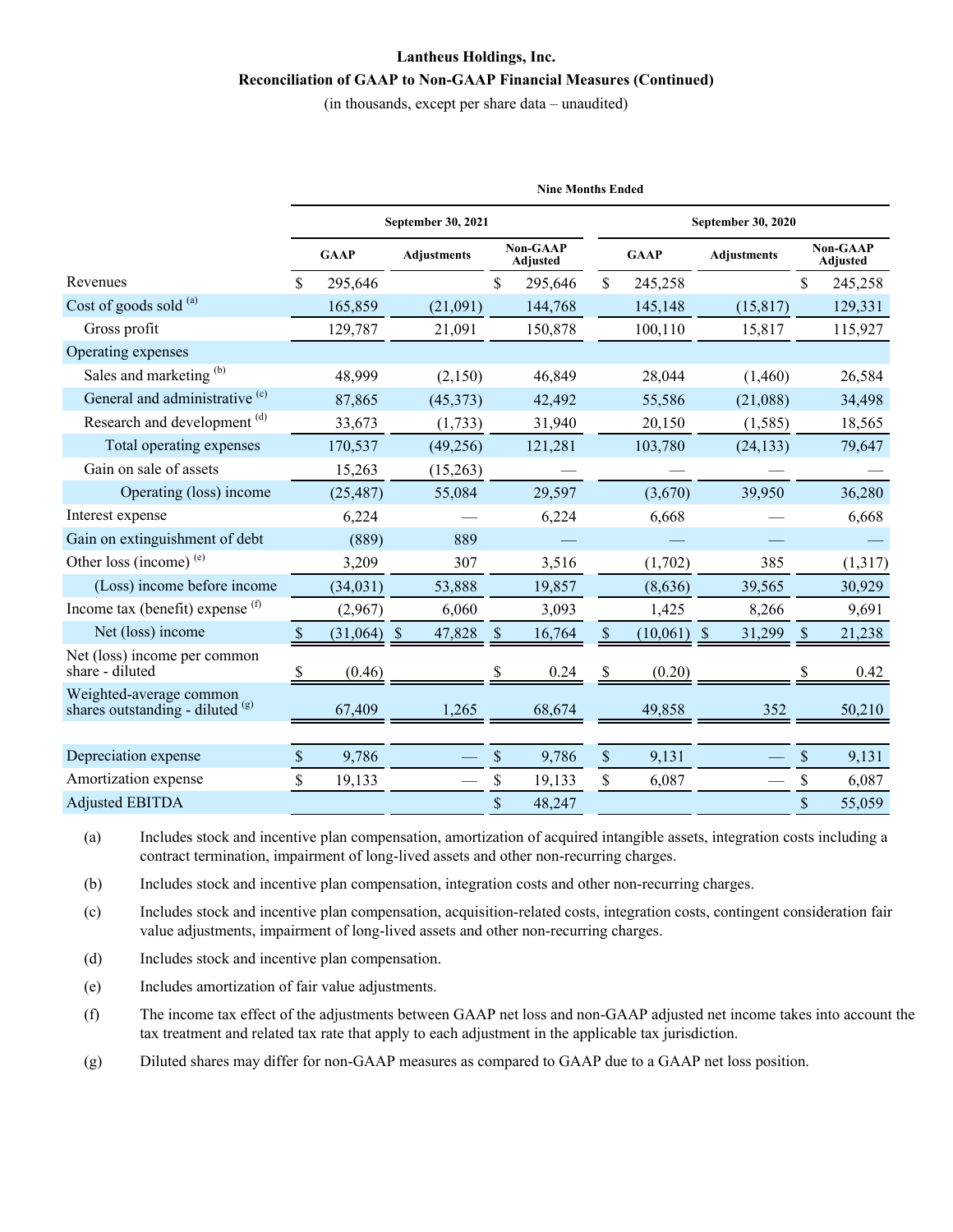## **Lantheus Holdings, Inc. Reconciliation of GAAP to Non-GAAP Financial Measures**

(in thousands, except per share data – unaudited)

|                                                             | <b>Three Months Ended</b> |        |                    |          |                                    |        |               |               |                    |                             |                                    |           |             |             |                    |           |                                    |         |  |
|-------------------------------------------------------------|---------------------------|--------|--------------------|----------|------------------------------------|--------|---------------|---------------|--------------------|-----------------------------|------------------------------------|-----------|-------------|-------------|--------------------|-----------|------------------------------------|---------|--|
|                                                             | March 31, 2021            |        |                    |          |                                    |        |               | June 30, 2021 |                    |                             |                                    |           |             |             | September 30, 2021 |           |                                    |         |  |
|                                                             | <b>GAAP</b>               |        | <b>Adjustments</b> |          | <b>Non-GAAP</b><br><b>Adjusted</b> |        | <b>GAAP</b>   |               | <b>Adjustments</b> |                             | <b>Non-GAAP</b><br><b>Adjusted</b> |           | <b>GAAP</b> |             | <b>Adjustments</b> |           | <b>Non-GAAP</b><br><b>Adjusted</b> |         |  |
| Revenues                                                    | \$.                       | 92,509 |                    |          | S.                                 | 92,509 |               | \$101,064     |                    |                             |                                    | \$101,064 |             | \$102,073   |                    |           | \$                                 | 102,073 |  |
| Cost of goods sold (a)                                      |                           | 51,479 |                    | (5, 462) |                                    | 46,017 |               | 54,976        |                    | (7,111)                     |                                    | 47,865    |             | 59,404      |                    | (8,518)   |                                    | 50,886  |  |
| Gross profit                                                |                           | 41,030 |                    | 5,462    |                                    | 46,492 |               | 46,088        |                    | 7,111                       |                                    | 53,199    |             | 42,669      |                    | 8,518     |                                    | 51,187  |  |
| Operating expenses                                          |                           |        |                    |          |                                    |        |               |               |                    |                             |                                    |           |             |             |                    |           |                                    |         |  |
| Sales and marketing (b)                                     |                           | 14,173 |                    | (642)    |                                    | 13,531 |               | 17,631        |                    | (825)                       |                                    | 16,806    |             | 17,195      |                    | (683)     |                                    | 16,512  |  |
| General and administrative <sup>(c)</sup>                   |                           | 16,138 |                    | (2,135)  |                                    | 14,003 |               | 43,177        |                    | (28, 640)                   |                                    | 14,537    |             | 28,550      |                    | (14, 598) |                                    | 13,952  |  |
| Research and development <sup>(d)</sup>                     |                           | 10,360 |                    | (425)    |                                    | 9,935  |               | 12,061        |                    | (599)                       |                                    | 11,462    |             | 11,252      |                    | (709)     |                                    | 10,543  |  |
| Total operating expenses                                    |                           | 40,671 |                    | (3,202)  |                                    | 37,469 |               | 72,869        |                    | (30,064)                    |                                    | 42,805    |             | 56,997      |                    | (15,990)  |                                    | 41,007  |  |
| Gain on sale of assets                                      |                           | 15,263 |                    | (15,263) |                                    |        |               |               |                    |                             |                                    |           |             |             |                    |           |                                    |         |  |
| Operating income (loss)                                     |                           | 15,622 |                    | (6, 599) |                                    | 9,023  |               | (26, 781)     |                    | 37,175                      |                                    | 10,394    |             | (14,328)    |                    | 24,508    |                                    | 10,180  |  |
| Interest expense                                            |                           | 2,718  |                    |          |                                    | 2,718  |               | 1,937         |                    |                             |                                    | 1,937     |             | 1,569       |                    |           |                                    | 1,569   |  |
| Gain on extinguishment of debt                              |                           | (889)  |                    | 889      |                                    |        |               |               |                    |                             |                                    |           |             |             |                    |           |                                    |         |  |
| Other income (e)                                            |                           | (549)  |                    | 307      |                                    | (242)  |               | (182)         |                    | $\overbrace{\hspace{15em}}$ |                                    | (182)     |             | 3,940       |                    |           |                                    | 3,940   |  |
| Income (loss) before income taxes                           |                           | 14,342 |                    | (7, 795) |                                    | 6,547  |               | (28, 536)     |                    | 37,175                      |                                    | 8,639     |             | (19, 837)   |                    | 24,508    |                                    | 4,671   |  |
| Income tax expense (benefit) $(f)$                          |                           | 5,334  |                    | (2,083)  |                                    | 3,251  |               | (1, 879)      |                    | 2,731                       |                                    | 852       |             | (6,422)     |                    | 5,412     |                                    | (1,010) |  |
| Net income (loss)                                           |                           | 9,008  | -S                 | (5,712)  | -S                                 | 3,296  |               | (26, 657)     |                    | 34,444                      | <sup>\$</sup>                      | 7,787     |             | \$(13, 415) | <sup>S</sup>       | 19,096    | <sup>S</sup>                       | 5,681   |  |
| Net income (loss) per common share -<br>diluted             | У,                        | 0.13   |                    |          |                                    | 0.05   | \$            | (0.39)        |                    |                             |                                    | 0.11      | S,          | (0.20)      |                    |           |                                    | 0.08    |  |
| Weighted-average common shares<br>outstanding - diluted (g) |                           | 67,714 |                    |          |                                    | 67,714 |               | 67,505        |                    | 1,200                       |                                    | 68,705    |             | 67,623      |                    | 1,614     |                                    | 69,237  |  |
|                                                             |                           |        |                    |          |                                    |        |               |               |                    |                             |                                    |           |             |             |                    |           |                                    |         |  |
| Depreciation expense                                        |                           | 3,046  |                    |          | \$                                 | 3,046  | $\mathcal{S}$ | 3,163         |                    |                             | \$                                 | 3,163     | \$          | 3,577       |                    |           | \$                                 | 3,577   |  |
| Amortization expense                                        | \$.                       | 4,685  |                    |          |                                    | 4,685  | \$            | 6,074         |                    | $\qquad \qquad$             | \$                                 | 6,074     | \$          | 8,374       |                    |           | \$                                 | 8,374   |  |
| <b>Adjusted EBITDA</b>                                      |                           |        |                    |          | $\mathcal{S}$                      | 16,273 |               |               |                    |                             | \$                                 | 16,015    |             |             |                    |           | \$                                 | 15,959  |  |

(a) Includes stock and incentive plan compensation, amortization of acquired intangible assets, integration costs and other non-recurring charges.

(b) Includes stock and incentive plan compensation, integration costs and other non-recurring charges.

- (c) Includes stock and incentive plan compensation, acquisition-related costs, integration costs, contingent consideration fair value adjustments, impairment of long-lived assets and other non-recurring charges.
- (d) Includes stock and incentive plan compensation.
- (e) Includes amortization of fair value adjustments.
- (f) The income tax effect of the adjustments between GAAP net income (loss) and non-GAAP adjusted net income takes into account the tax treatment and related tax rate that apply to each adjustment in the applicable tax jurisdiction.